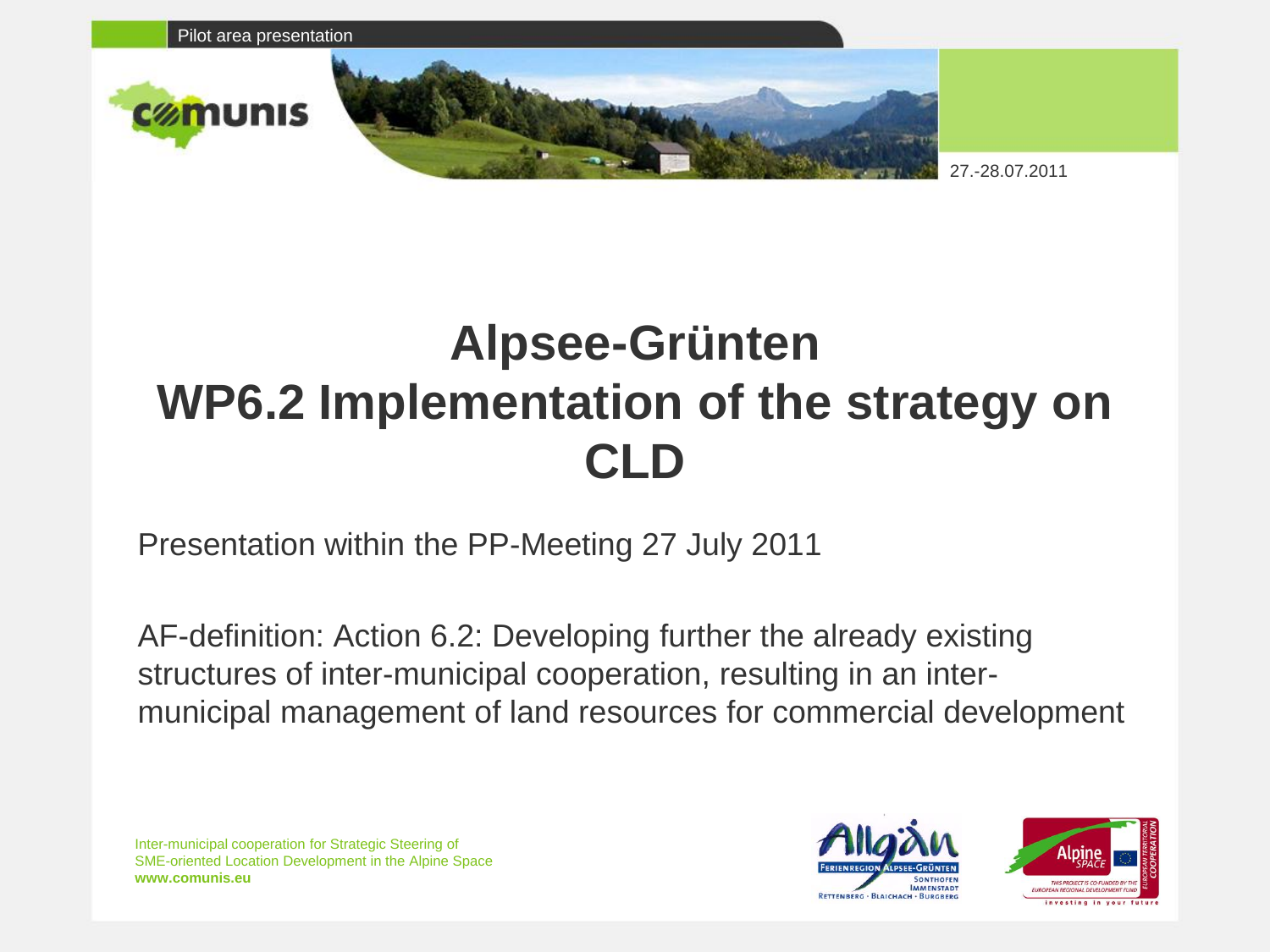

#### **Overview**

- Status of the decision process, commitments
	- Status of the discussion
	- Achieved resolutions
	- Held meetings
- Reason for deviations
- New implementation plan (time schedule WP6.2)
- Consequences / Outlook

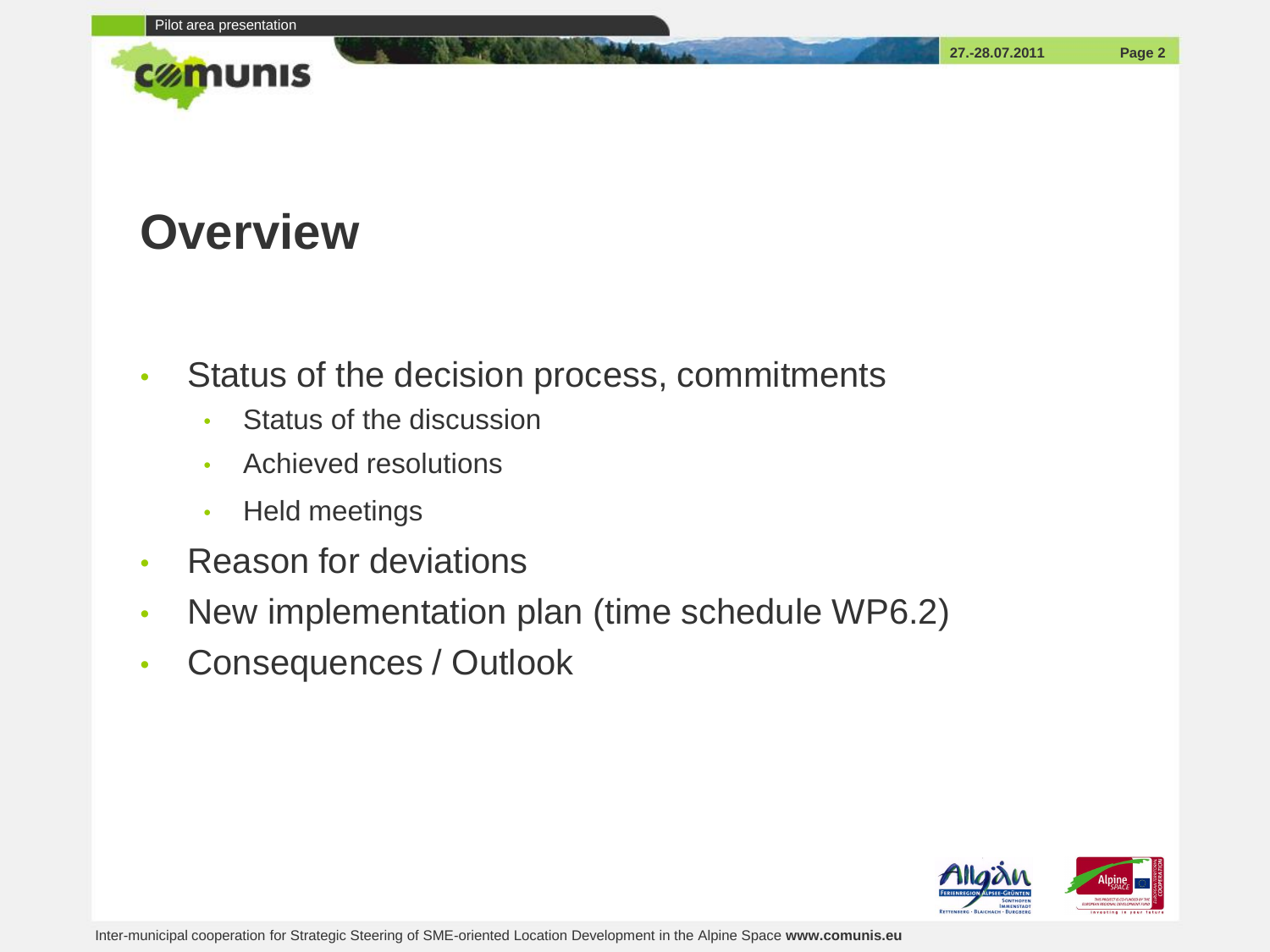

#### **Status of the decision process, commitments**

- Status of the discussion
	- **Organizational structures**
		- Development of a check list for the preparation of a draft proposal for a statute
		- Development of a draft of a task and requirement profile for the association
	- **Commercial land management**
		- Specification of areas available for a common land use management
		- Analyses of the area concerning their suitability and analyses of costs
		- Concept of a division of functions
- Achieved resolutions
	- Clarification of the mayors to support the COMUNIS project and work actively to establish a common land use management
	- Passed resolution from Blaichach to develop a statute for the special purpose association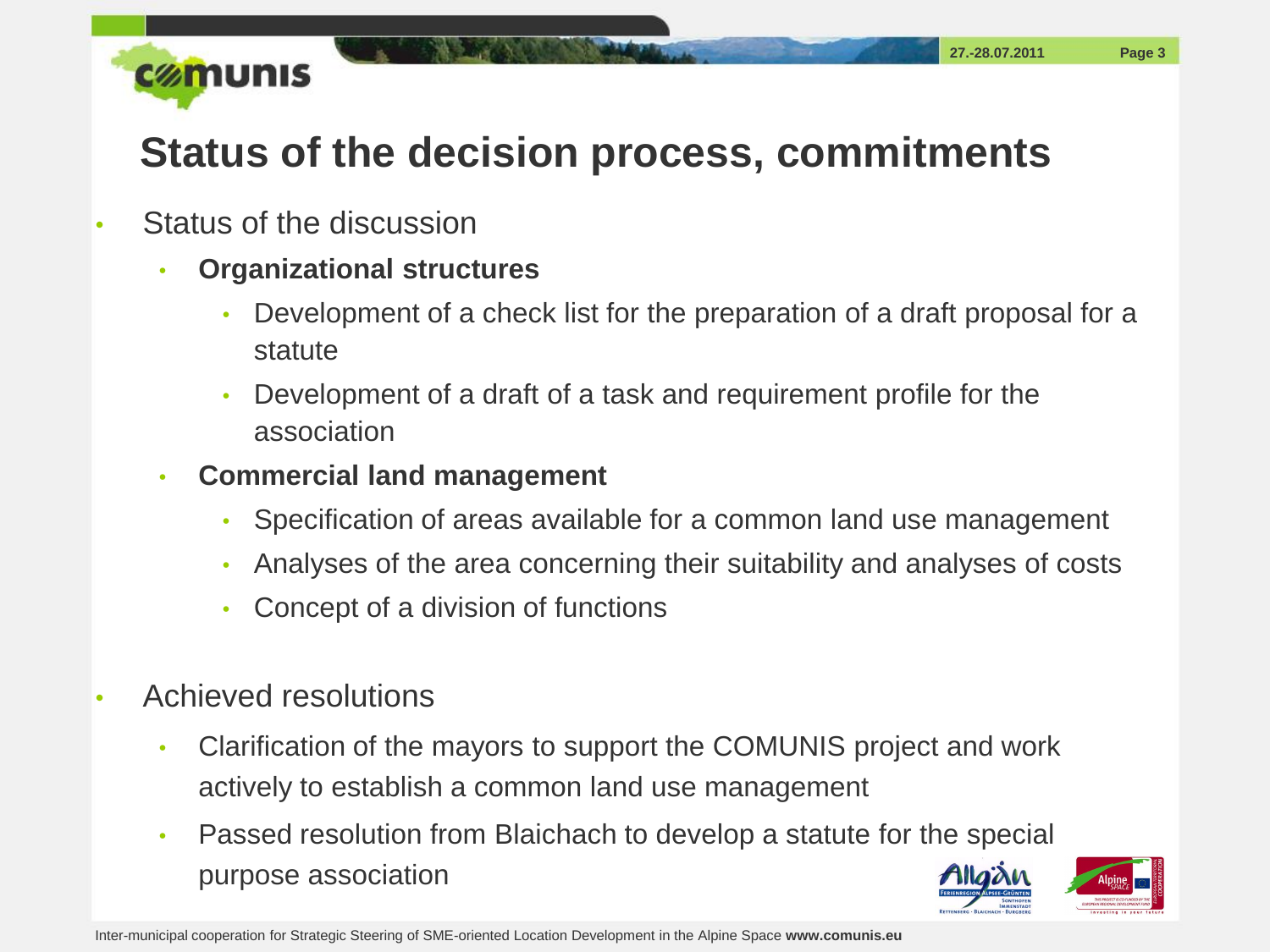

#### **Status of the decision process, commitments**

- Held meetings
	- **March-Sept. 2009**: Clarification of the mayors to support the COMUNIS project
	- **February 2010**: Field trip with mayors to visit three current practice examples of CLD
	- **March 2010**: Clarification of basics, first proposals for a basic CLD model
	- **April 2010**: Shaping framework for CLD models and their evaluation
	- **June 2010**: Developing a suitable CLD model for the Alpsee-Grünten region in order to be able to prepare a draft proposal for a statute
	- **Oct. 2010**: Review/further development of the checklist for the draft proposal statute, discussion of the cost benefit analyses for the potential areas, preparation of the local city council meeting, clarification of the framework and costs of the special purpose association
	- **Dec. 2010**: Final agreement on the checklist, further discussions about the cost/benefit analyses and costs of the special purpose association, scheduling and preparation of the information event for the local city council
	- **10.02.2011**: Information event for local city councils: Introduction and discussion of the CLD model and clarification of open issues
	- **19.05.2011**: Clarification whether a further collaboration between the participants can be pursued or not due to a damaged trust between municipalities in the Alpsee-Grünten region with regard to the joint tourist association, which is seen as the basis for a joint commercial location development.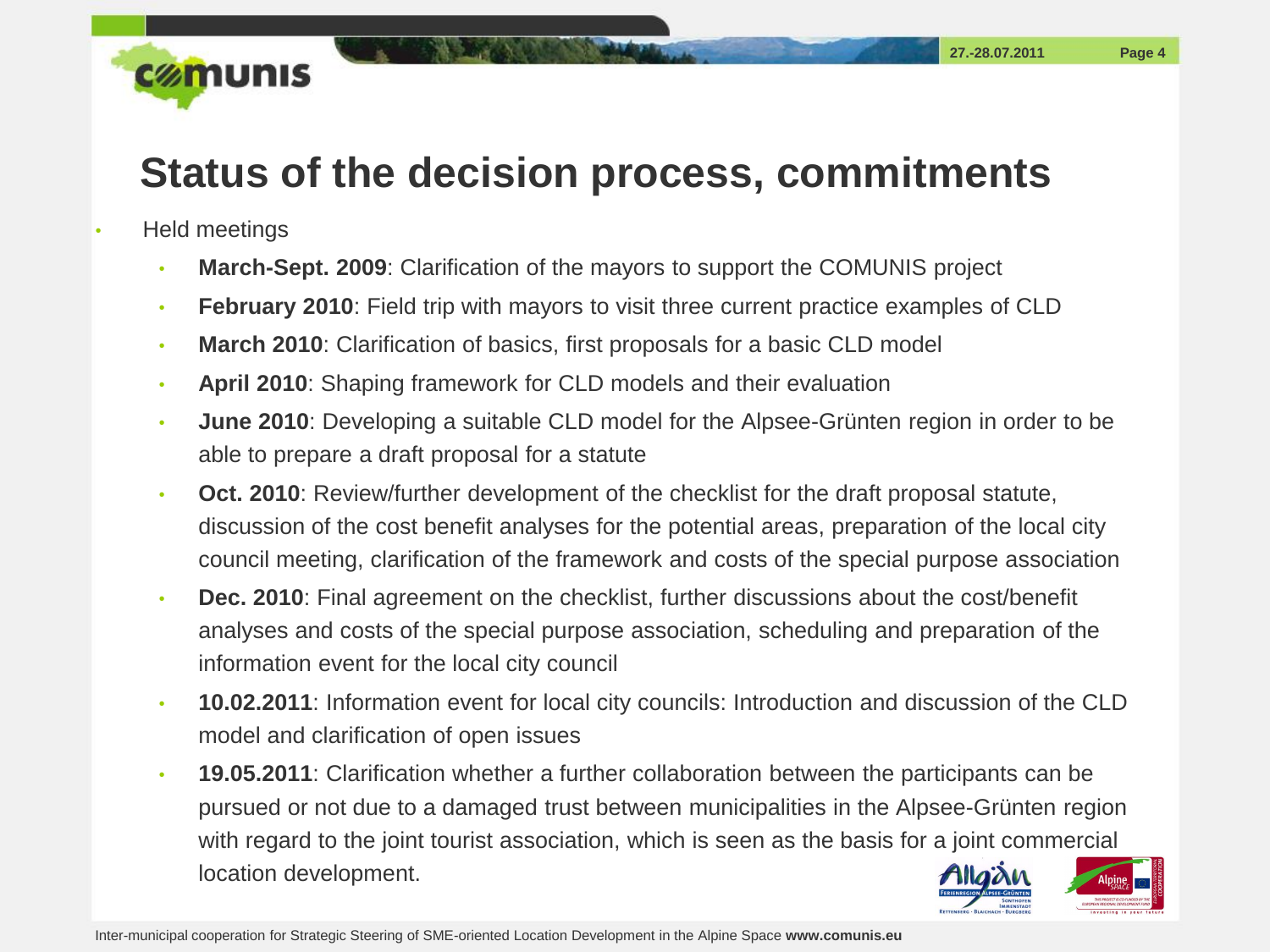

### **Reason for deviations**

- Joint tourist association "Alpsee Grünten GmbH" is seen as the basis for a common commercial location development
- In spring 2011 the city of Immenstadt almost abandoned the joint tourist association "Alpsee Grünten GmbH"
- Damaged trust between municipalities in the Alpsee-Grünten region
- Further progress on the collaboration for a common CLD has now been called into question by the municipalities
- Workshop on the 19th May 2011 resulted in an agreement: city of Immenstadt has to take first a decision in both issues in order to gain back the trust
	- Passed resolution on the joint tourist association "Alpsee Grünten GmbH" on the 14th July
	- Expected resolution on the joint commercial location development in late July (28th)

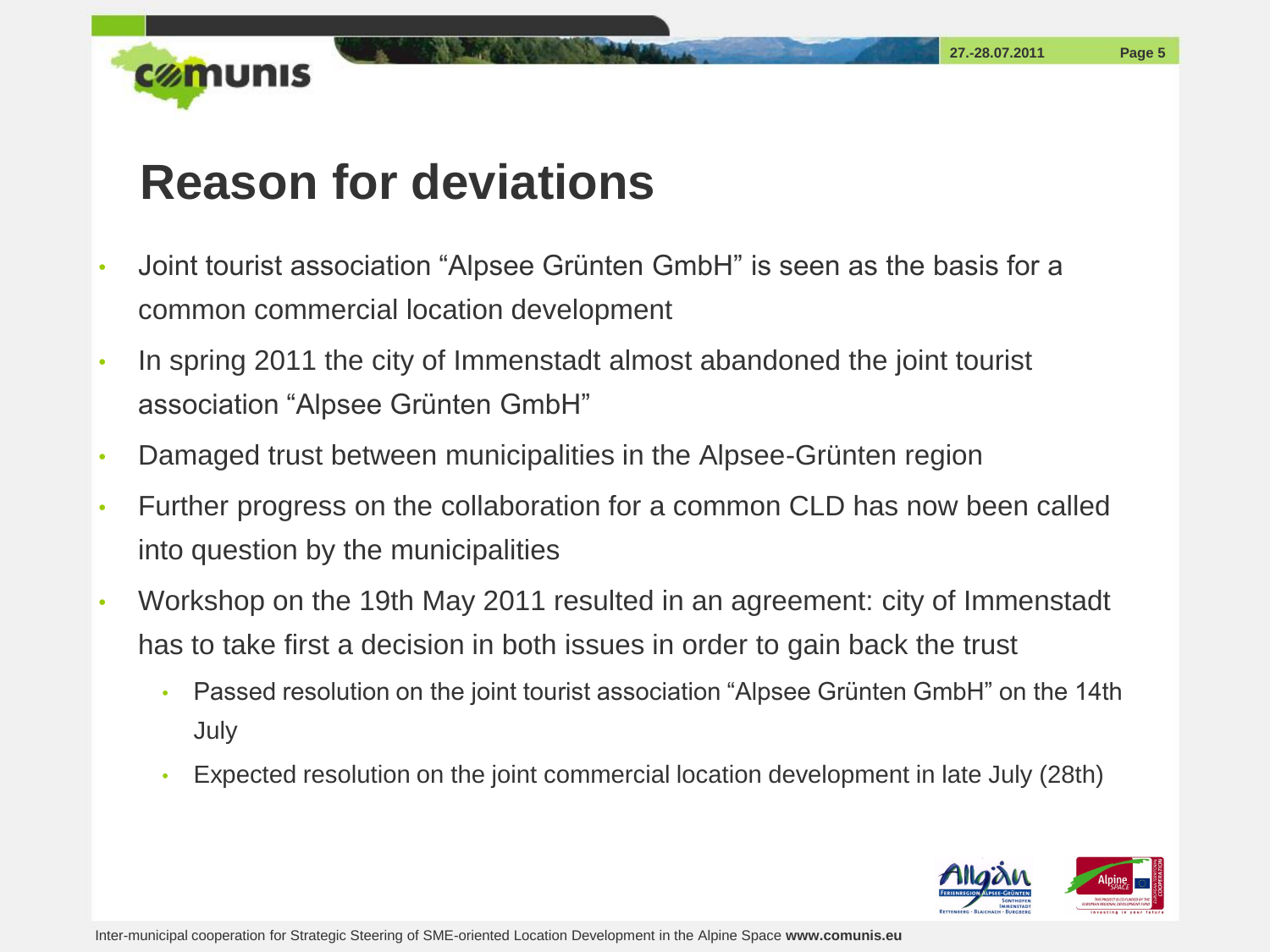

#### **New time schedule for the implementation**

|                                                                 | Old                 | <b>New</b>         |
|-----------------------------------------------------------------|---------------------|--------------------|
|                                                                 |                     |                    |
| Local council decision                                          |                     |                    |
| Obtaining consent about the model for CLD                       |                     |                    |
| • Clear commitment to a further participation in<br>the project | <b>End of April</b> | Autumn 2011        |
| • Legitimization to develop a statute                           | 2011                |                    |
|                                                                 |                     |                    |
| Development and discussion of a                                 | Autumn 2011         | <b>End of 2011</b> |
| draft proposal for a statute                                    |                     |                    |
|                                                                 |                     |                    |
| Resolution on the planned special                               | <b>End of 2011</b>  | Spring 2012        |
| purpose association                                             |                     |                    |

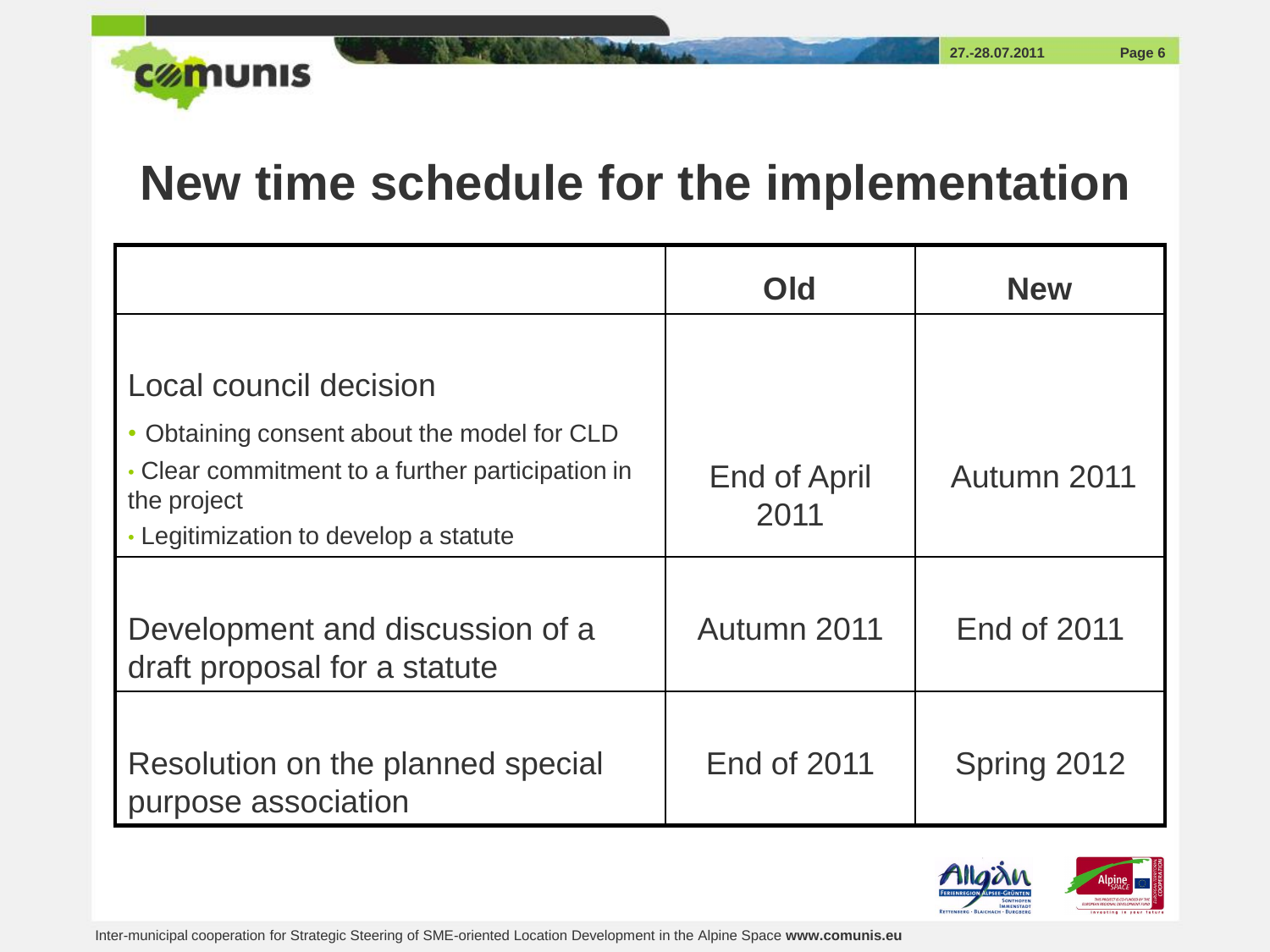

## **Consequences / Outlook**

- Four of the five municipalities still aspire to a joint commercial location development
- Potential withdrawal from the city of Immenstadt will effect Sonthofen's development of the military areas (33 ha)
	- Common commercial location development together with the city of Immenstadt:
		- Development of 10 ha commercial area
	- Common commercial location development without the city of Immenstadt:
		- Development of 20 ha commercial area
- Spatial expansion of the cooperation towards the southern municipalities in the Allgäu region